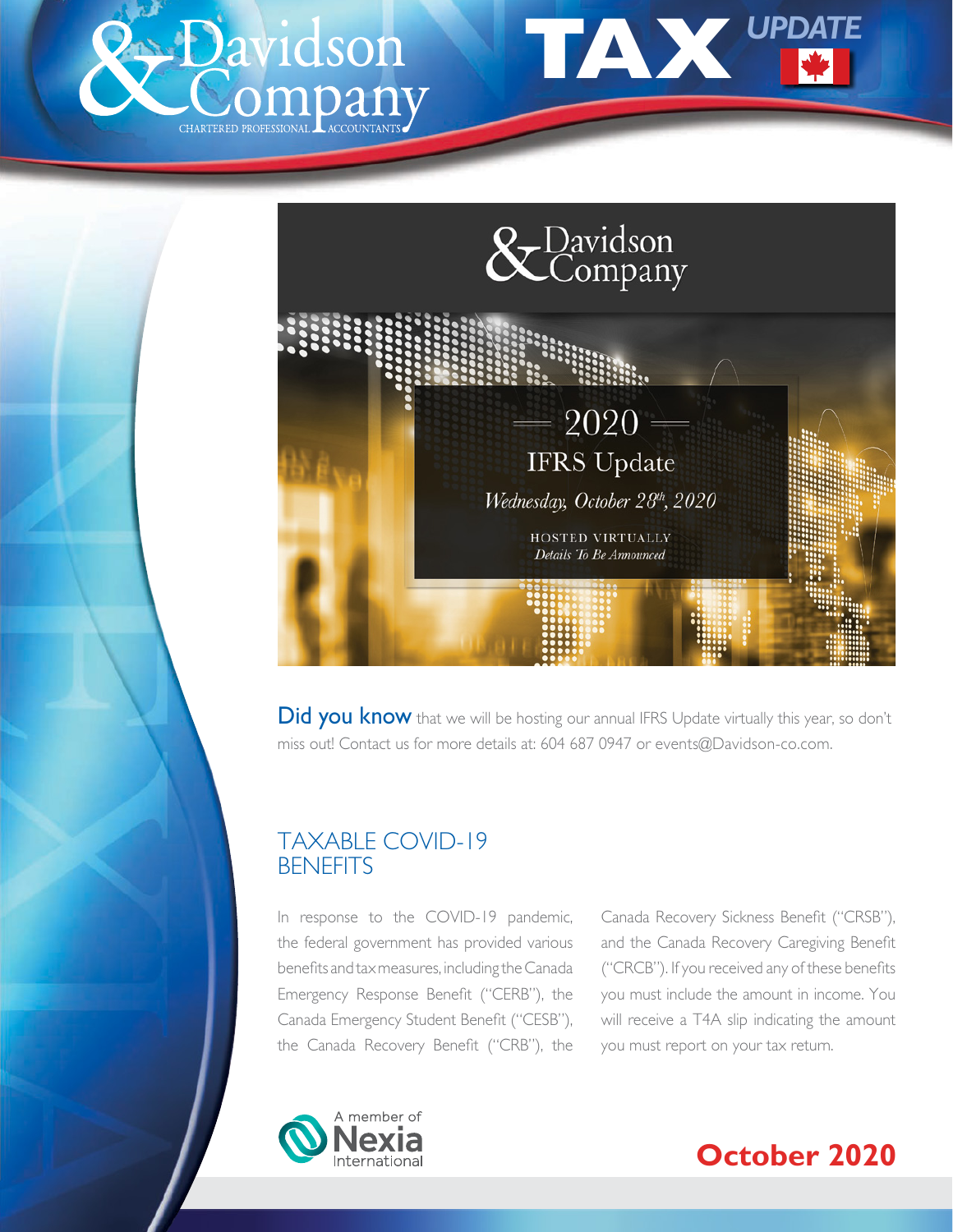| Taxable Covid-19 Benefits  1                 |  |
|----------------------------------------------|--|
| <b>Acquisition of Control of Corporation</b> |  |
|                                              |  |
| "Zero Coupon" Debt Instruments 5             |  |

### **CFRB**

The CERB was provided to certain employed and self-employed individuals who were unable to work because of the pandemic. If you qualified, you received \$2,000 for each four-week segment of the eligibility period. There were seven eligibility periods, for a total of 28 weeks, starting on March 15 and ending on September 26, 2020.

In general terms, you qualified for the CERB if you fell into the following criteria:

- You were resident in Canada and were at least 15 years old;
- You stopped working because of the COVID-19 situation or were eligible for Employment Insurance regular or sickness benefits or exhausted your Employment Insurance regular benefits between December 29, 2019 and October 3, 2020;
- You had employment income, self-employment income, or a combination of both (including noneligible dividends), of at least \$5,000 in 2019 or in the 12 months prior to the date of your application; and
- You did not quit your job.

Certain other conditions applied.

If you received the CERB, it is fully included in your income for 2020.

| Tax Loss? You Need A Source of Income 6 |  |
|-----------------------------------------|--|
|                                         |  |

# **CFSB**

The CESB was available to post-secondary students, and post-secondary and high school graduates who were unable to find employment because of the COVID-19 situation. It was available only if the students did not qualify for the CERB or Employment Insurance.

From May to the end of August 2020, the CESB was \$1,250 per four-week period, and increased to \$2,000 for certain disabled individuals and those with dependants. If you received it, it is fully included in your 2020 income.

If you have to repay some of the CESB (say, if it turned out you did not qualify at some point in time), any repayment made by the end of 2020 will reduce your amount taxable for 2020.

### **CRB**

If you qualify, the CRB pays you up to \$400 per week for up to 26 weeks. It is available to certain employees and self-employed individuals who are not eligible for Employment Insurance. It applies as of September 27, 2020 and is in effect for one year.

### **CRSB**

If you qualify, the CRSB pays you \$500 per week for up to two weeks, if you are sick or have to self-isolate for reasons related to COVID-19. As noted, this amount is taxable. It applies as of September 27, 2020 and is in effect for one year.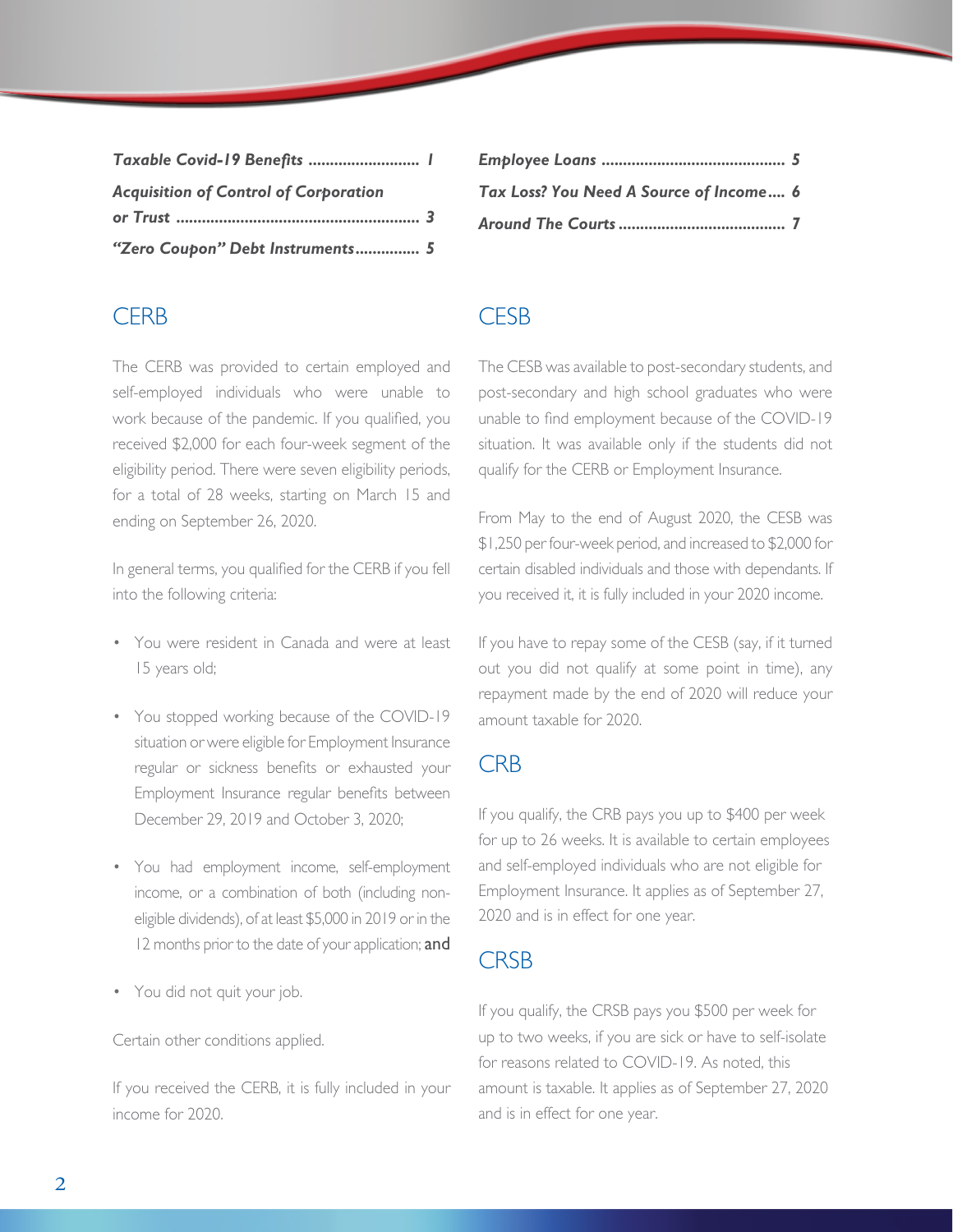#### **CRCB**

If you qualify, the CRCB pays you \$500 per week for up to 26 weeks, if you are unable to work for at least 60% of a working week because you have to attend to:

- a child under age 12 because of the closure of a school or daycare;
- a family member with a disability or a dependent because their day program or care facility was closed;
- a child, a family member with a disability, or a dependent who was not attending school, daycare, or another care facility under the advice of a medical professional.

It applies as of September 27, 2020 and is in effect for one year.

# ACQUISITION OF CONTROL OF CORPORATION OR TRUST

There are various tax restrictions that apply when "control" of a corporation or trust is acquired. Some of the major restrictions are:

- Net capital losses cannot be carried forward to years after the acquisition of control or back to years before the acquisition. This is a major exception to the regular rule that normally allows a three-year carry-back and indefinite carry-forward of net capital losses.
- Non-capital losses (e.g. business losses) can be carried forward or back, but only to the extent of income generated by the business that generated the losses, or a similar business (this is a very general summary of a complex rule).
- Investment tax credits (e.g. for scientific and experimental research) are restricted unless the same or a similar business is carried on, along the same lines.
- There is a deemed taxation year-end immediately before the acquisition of control, and a new taxation year begins immediate after the acquisition. This will typically result in at least one short "stub" taxation year ending upon the acquisition of control. The short stub year will accelerate the tax-filing date for the tax return for that short year and will require the pro-ration of certain deductions like capital cost allowance (tax depreciation).
- All capital properties with accrued losses are written down to fair market value, resulting in capital losses in the taxation year ending upon the acquisition. As noted above, these losses cannot be carried forward to years beyond the acquisition of control. However, the corporation or trust can elect to trigger any accrued capital gains in the taxation year ending upon the acquisition, to the extent of the capital losses in that year, including those resulting from the write-down rule described above. The capital gains can be offset by those capital losses, and result in an increased adjusted cost base of the gain properties. The following is an example of the application of this rule:

### **Example**

 Corporation Xco used the calendar year as its taxation year. In 2020, there was an acquisition of control of Xco. At that time, it owned the following capital properties: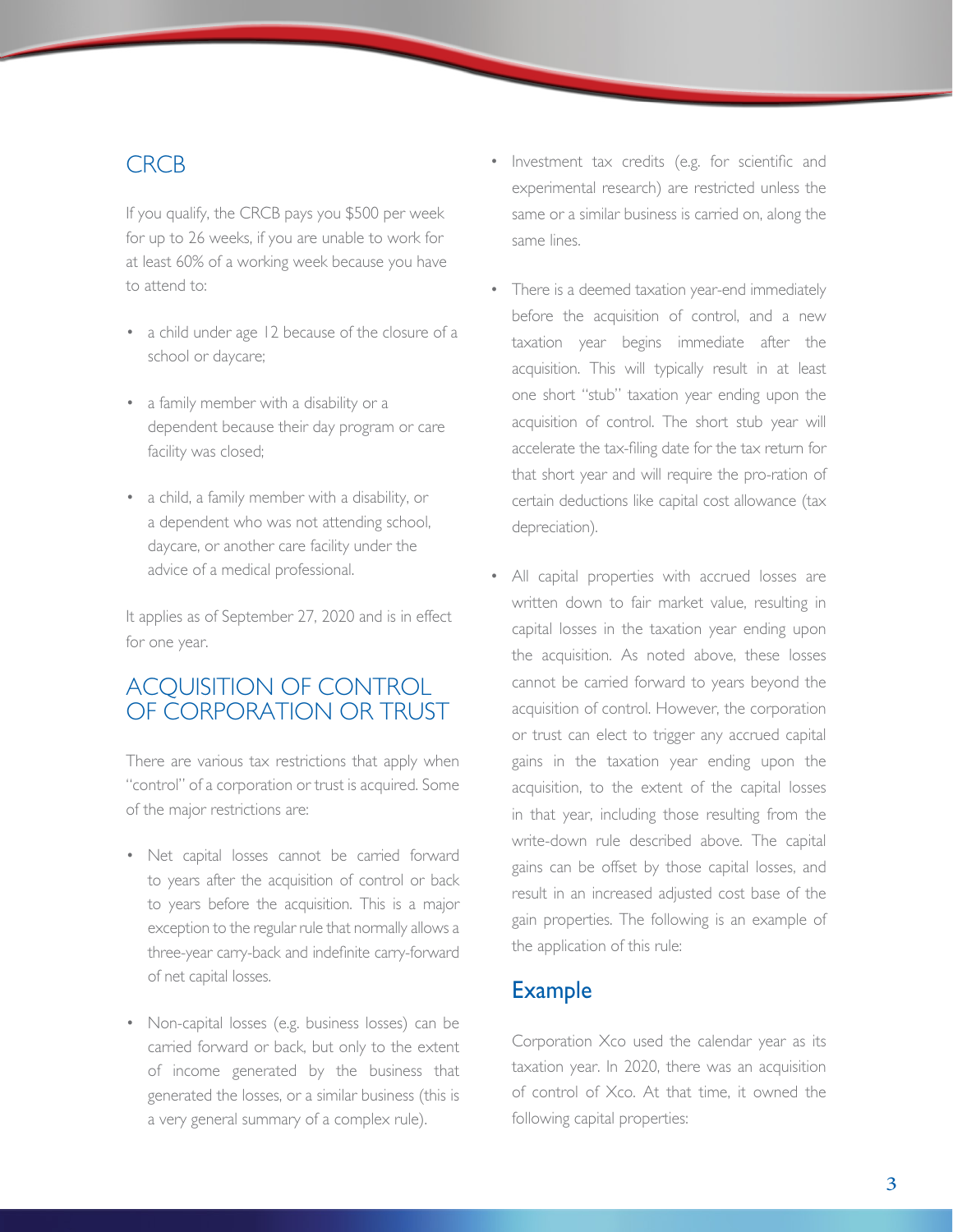Property 1: \$100,000 adjusted cost base; \$60,000 fair market value

Property 2: \$100,000 adjusted cost base; \$130,000 fair market value

 Xco will have a deemed year-end immediately before the acquisition of control, resulting in a short 2020 taxation year (that is, from January 1, 2020 to the acquisition of control). It will have a deemed new taxation year, and from that point on it can choose to maintain a calendar year end (in which case it will have another short taxation year ending on December 31, 2020) or have a new off-calendar taxation year end that would generally be 12 months after the acquisition control.

 In the short 2020 taxation year ending at the acquisition of control, Property 1 will be written down to \$60,000, resulting in a \$40,000 capital loss and \$20,000 allowable capital loss. Xco can elect to trigger the accrued capital gain on Property 2, resulting in a \$30,000 capital gain and \$15,000 taxable capital gain, which can be offset by the allowable capital loss. The adjusted cost base of Property 2 will be bumped up to \$130,000.

#### Acquisition of Control of Corporation

So when does an "acquisition of control" of a corporation occur?

It occurs when a person or group of persons acquires sufficient shares of the corporation to have more than 50% of the votes. However, it does not occur if the person or group already owned shares

giving them more than 50% of the votes. For example, if I own 52% of the voting shares and then buy more shares to get up to 62% of the voting shares, there is no acquisition of control. Another exception to this rule generally applies where a person acquires shares from a related person. For example, if I own 45% of the voting shares of a corporation and I buy another 10% of the shares from my spouse, there is no acquisition of control.

An acquisition of control also occurs where a person acquires more than 75% of the shares of the corporation calculated by fair market value, regardless of the number of voting shares. As above, there are some exceptions. For example, if you acquire more than 75% of the shares of the corporation that you already controlled, or acquire the shares from a related person, there is no acquisition of control.

#### Acquisition of Control of Trust

An acquisition of control of a trust occurs when a person becomes a "majority-interest beneficiary" of the trust, or a group of persons becomes a "majority-interest group of beneficiaries" of the trust. The acquisition of control is technically called a "loss restriction event". Generally speaking, this means acquiring more than 50% of the income interests or capital interests in the trust based on their fair market value. As with the corporate rules, there are exceptions. For example, if you are already a majority-interest beneficiary and acquire a larger interest in the trust, there is no acquisition of control. Also, if you acquire an interest from an "affiliated person" (similar to but not quite the same as "related person"), there is no acquisition of control.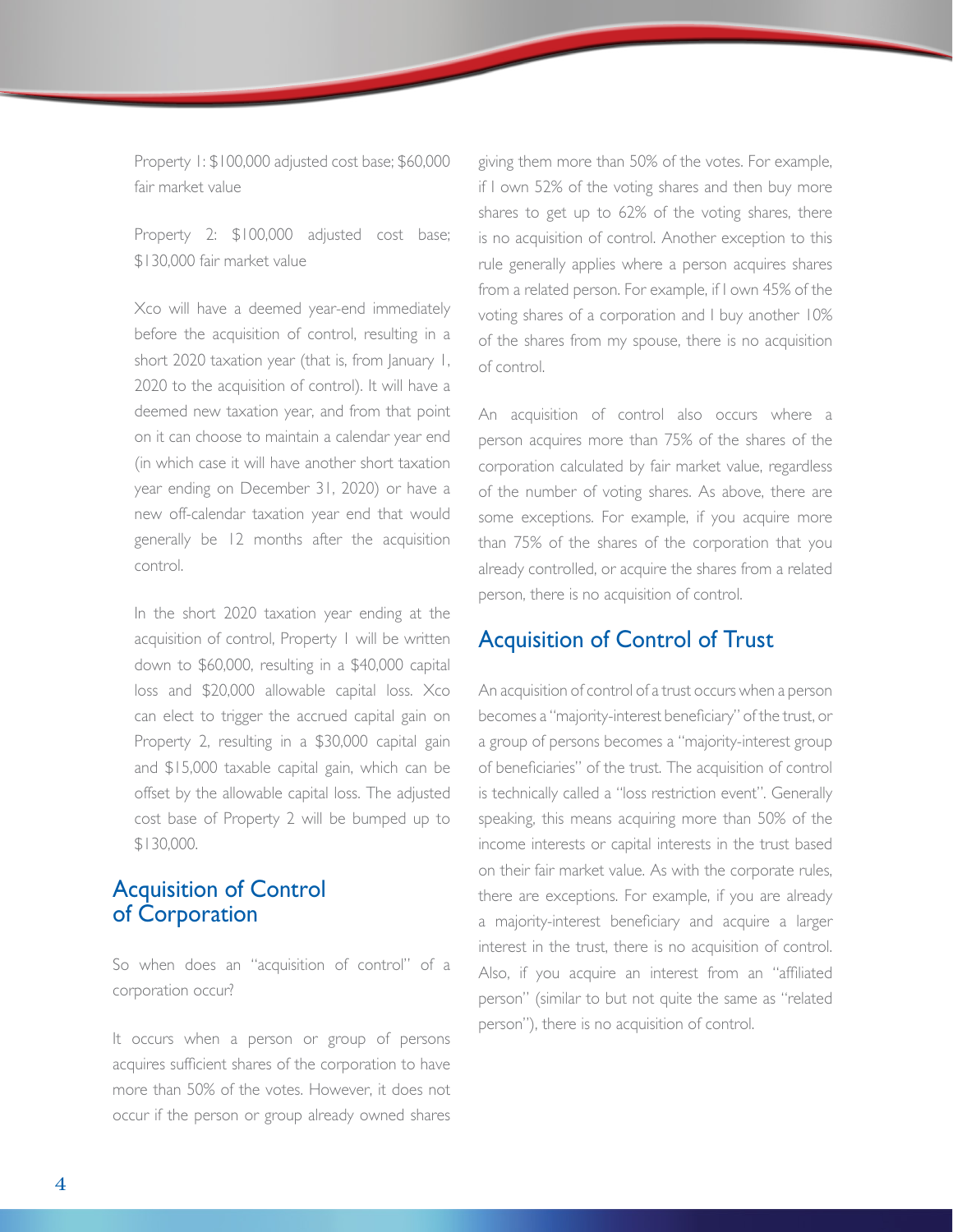### "ZERO COUPON" DEBT INSTRUMENTS

If you own a debt instrument like a bond, term deposit, or even a bank account, you often receive interest at least once a year. Normally, you just report the interest on your tax return in the year that you receive it.

However, there are some debt instruments that do not pay interest annually. For example, you might purchase a zero-coupon bond or term deposit that pays all the interest upon maturity.

In these cases, you must report the interest income annually on an accrual basis. The general rule is that you report the accrued interest income in a taxation year that accrues to each "anniversary date" that ends in the taxation year. Each anniversary date is basically 12 months from the date of the issue and each 12-month period after that. Due to the 12-month rule, there typically will be a deferral of tax, as illustrated in the example.

#### **Example**

 On July 1, 2020, you invested in a 3-year term deposit that matures on June 30, 2023. All of the interest is payable on maturity.

 The first anniversary date is June 30, 2021, so you report that 12 months of accrued interest on your 2021 tax return. You do not report any interest in 2020 because there is no anniversary date in 2020. As a result, there is some deferral because you do not pay tax in 2020 on the interest that accrued to the end of calendar 2020.

For the 12 months of interest that accrues to June 30, 2022, you report that in your 2022 tax return. For the remaining interest that accrues to June 30, 2023, you report that in your 2023 return.

# EMPLOYEE LOANS

There are various employment benefits that are taxable for employees. One such benefit occurs where an employee receives a no or low-interest loan from their employer, or more particularly, a loan with interest lower than the "prescribed rate" under the Income Tax Act.

The general rule provides that if you receive a loan from your employer, you will have a taxable benefit equal to the prescribed rate of interest on the principal amount of the loan, minus any interest you actually pay on the loan in the year or within 30 days after the year. (Right now the prescribed rate is just 1%).

The interest calculations are rounded off without compounding.

### Example

 I receive a \$100,000 loan from my employer on January 1, Year 1 at 1% interest. The prescribed rate of interest for the first six months of Year 1 is 2% and it is 3% for the last six months. I pay the 1% interest on the loan by January 30, Year 2.

 For the first six months of Year 1, I will have a taxable benefit of  $(2\% - 1\%) \times $100,000 \times \frac{1}{2}$  (for half of the year), or \$500. For the last six months, the taxable benefit will be  $(3\% - 1\%) \times $100,000 \times$ 1/2 or \$1,000.

 I will have a total taxable benefit of \$1,500 included in my income in Year 1.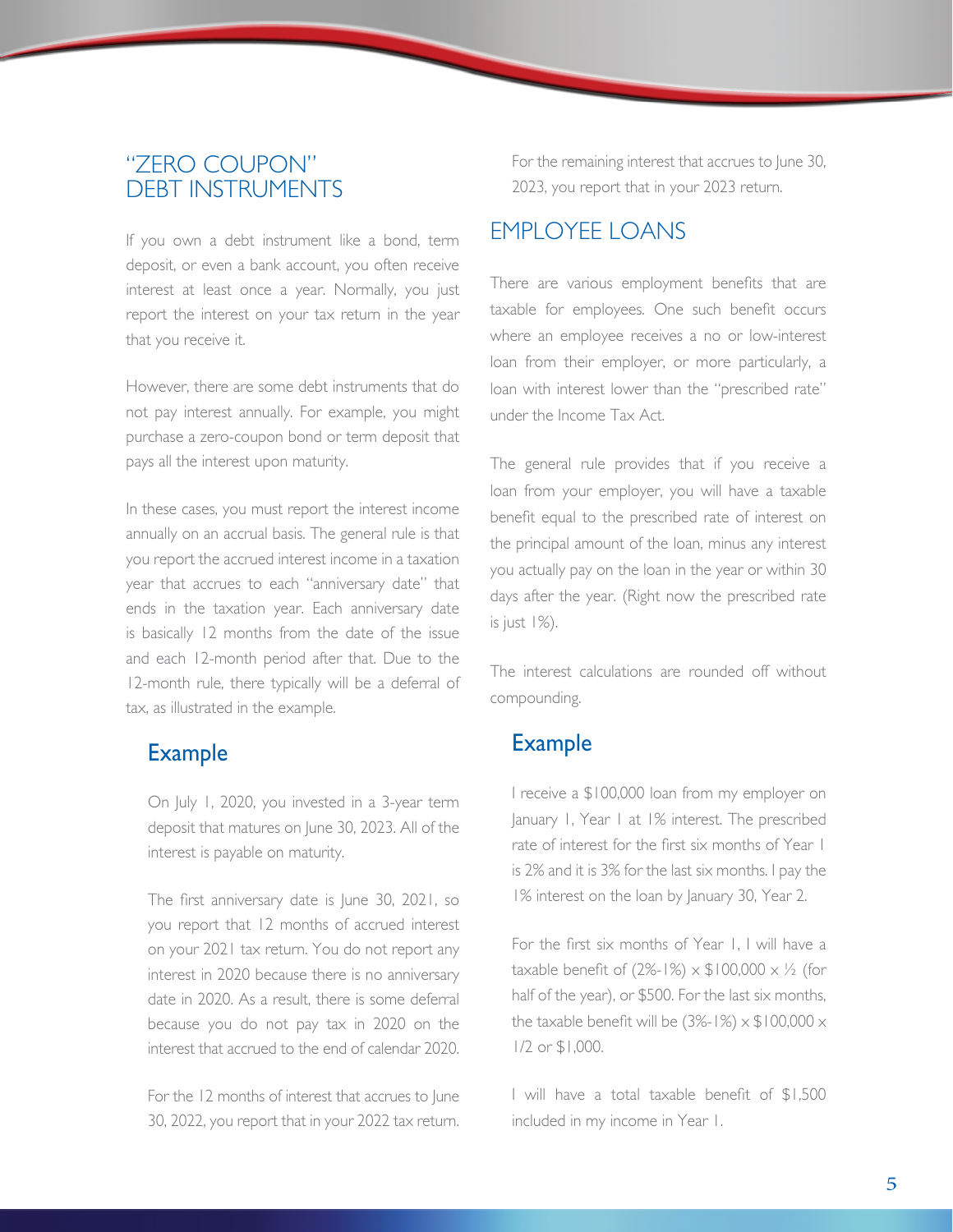### HOME PURCHASE LOANS

A special rule applies if you use the loan to acquire a home in which you will live (it does not apply if you use the loan to buy an investment property that you rent out).

Basically, the maximum taxable benefit will be based on the lower of the prescribed rate of interest at the time of the loan and the prescribed rate that applies during the relevant year (some modifications may apply).

### Example

 Assume the same facts as the above example, except that the \$100,000 loan was used to acquire your home.

 Since it is a home purchase loan, your taxable benefit is based on the 2% prescribed rate as of January 1, Year 1, and is not increased for the last six months.

 Therefore, your taxable benefit for Year 1 will be  $(2\% - 1\%) \times $100,000$ , or \$1,000.

The original home purchase loan rule applies for the first five years of the loan. After the fifth year, the prescribed rate of interest at that time becomes the new limit that applies for years 6 through 10.

# Example

Assume the same facts as above, except the prescribed rate of interest on January 1, Year 6, is 3% but increases to 4% for the last six months of the year. You pay the 1% interest on the loan for Year 6 on time.

The benefit will equal  $(3\frac{2}{5} + 1\%) \times $100,000$ , or \$2,000.

### TAX LOSS? YOU NEED A SOURCE OF INCOME

If you have a loss from a business or a rental property in a taxation year, you can use the loss to offset other sources of income in the year.

For example, if I have \$50,000 of employment income but also carry on a side business with a loss of \$30,000, my income for tax purposes will be \$20,000.

The "catch" is that the loss must be from a "source".

If the loss is apparently from a business or property, the issue is not always straightforward because of the source issue.

At one time, the CRA and the courts took the position that you could have a loss from a business or property source only if you had a reasonable expectation of profit ("REOP"). If you did not have an REOP you did not have a source and your loss could not be used for tax purposes.

Fortunately, the Supreme Court of Canada clarified the source rules in the landmark *Stewart* case, back in 2002.

According to the Supreme Court, the source rules are as follows:

 First, if your activity is "clearly commercial", basically meaning that it is a business or investment activity with no personal element, then any loss from the activity will be recognized for income tax purposes.

 However, if your activity has some *personal* element to it, the source issue becomes more complicated. In such case, the courts must look at the following factors to determine whether you have a source and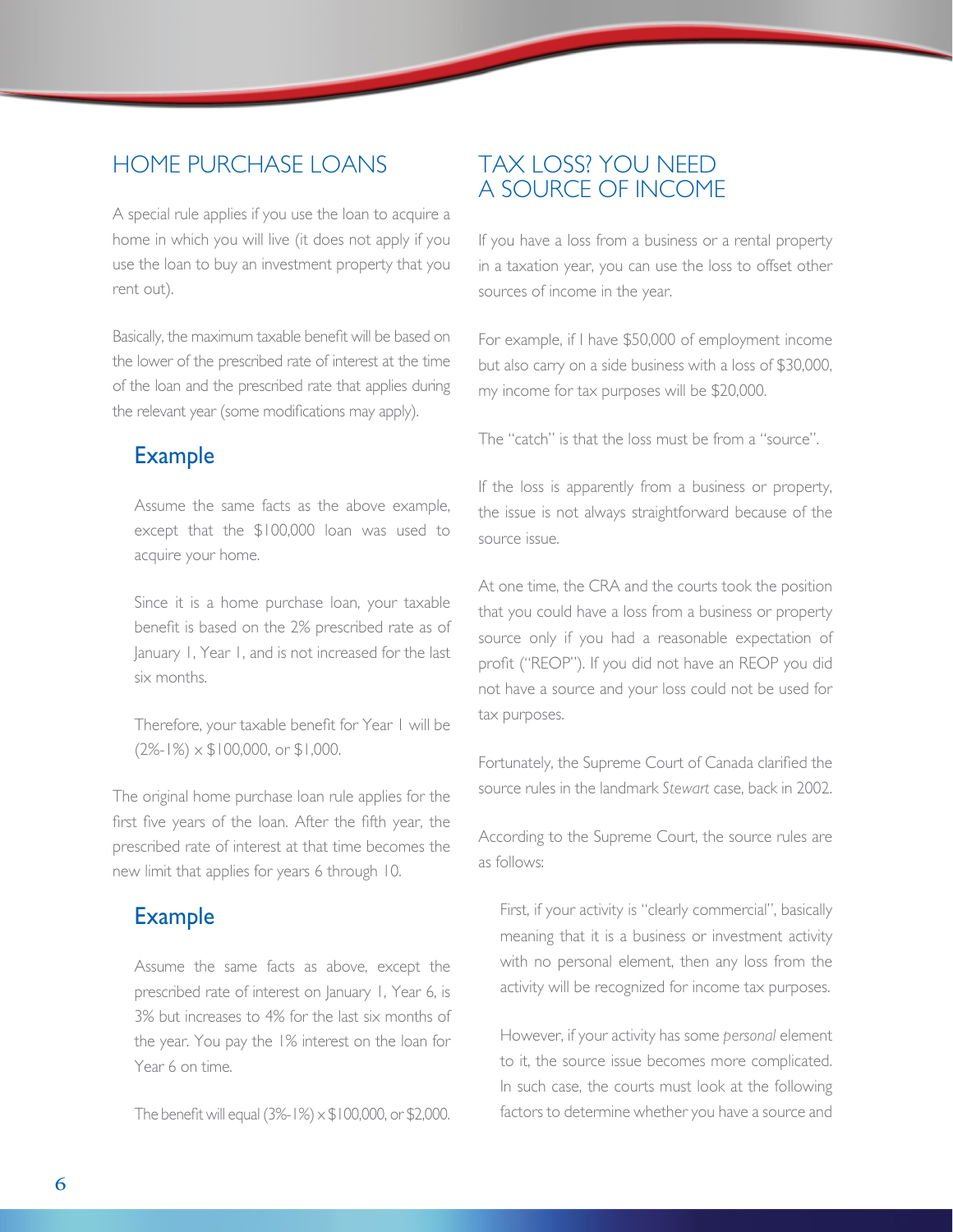therefore whether your loss will be recognized for tax purposes:

 "(1) the profit and loss experience in past years; (2) the taxpayer's training; (3) the taxpayer's intended course of action; and (4) the capability of the venture to show a profit…it is not necessary for the purposes of this appeal to expand on this list of factors. As such, we decline to do so; however, we would…caution that this list is not intended to be exhaustive, and that the factors will differ with the nature and extent of the undertaking. We would also emphasize that although the reasonable expectation of profit is a factor to be considered at this stage, it is not the only factor, nor is it conclusive. The overall assessment to be made is whether or not the taxpayer is carrying on the activity in a commercial manner."

In other words, where your activity has a personal element and a commercial element, it will be a question of fact as to whether it is a "source" such that a loss from the activity will be recognized for income tax purposes.

### AROUND THE COURTS

#### Line of credit replaced other loan – is the interest deductible

Interest expense on a loan or debt is deductible for income tax purposes if the loan is used for the purpose of earning income from a business or property.

In addition, there is a rule that states that if you take out a new loan to repay a previous loan that was used to earn income from a business or property, interest on the new loan is deductible.

The recent case of *Wesley Brown* dealt with these issues. There were a few contentious points. One of the main issues involved the taxpayer taking out personal loans from family members with no interest, to help him purchase an investment property. Subsequently, he used his line of credits to pay off the personal loans.

The personal loans to the taxpayer were at no interest, so there was no interest expense deduction he could claim. However, since he repaid some of those personal loans with his line of credits, which did require him to pay interest, the interest expense on the line of credits was deductible in computing his income.